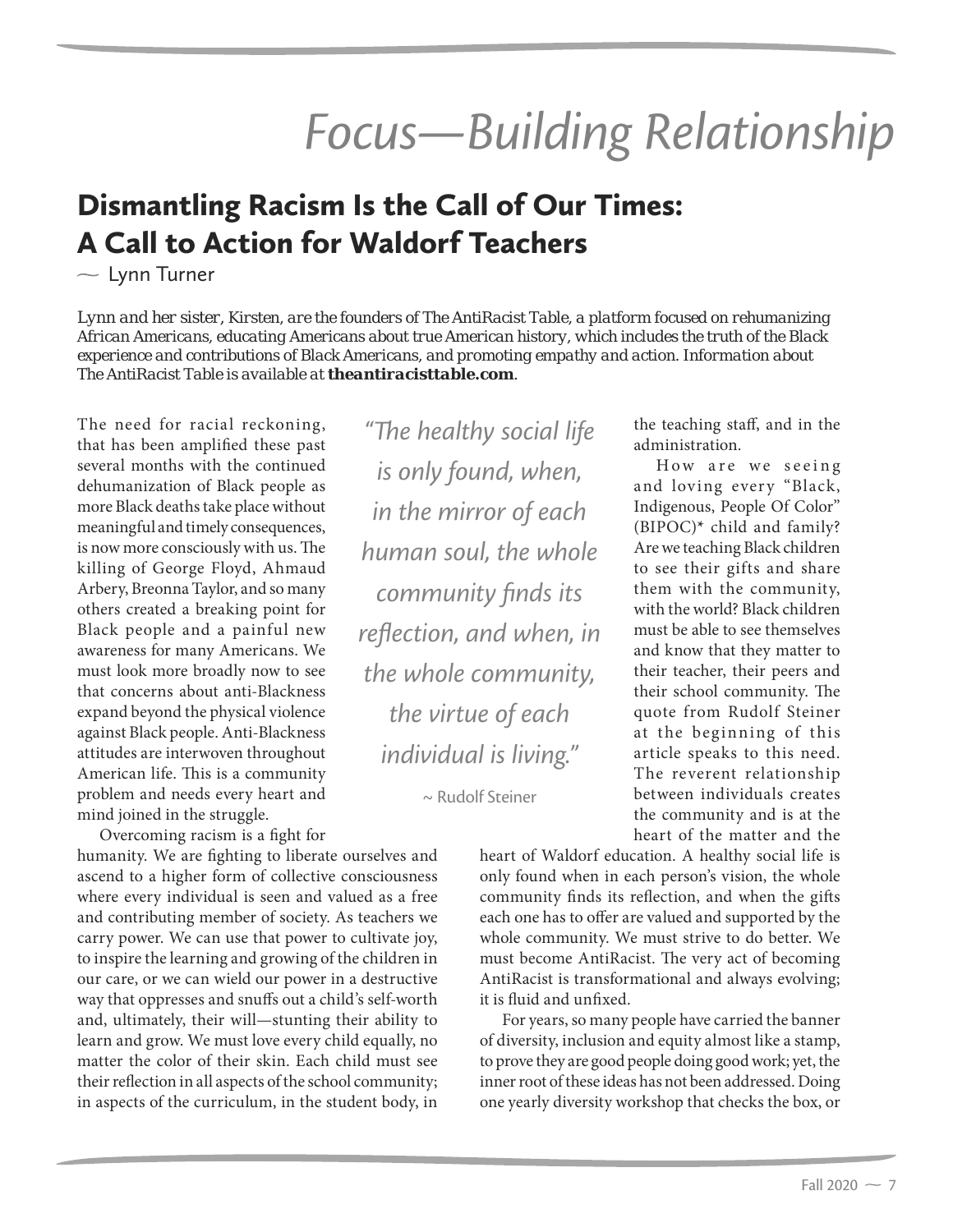adding a Black doll to a classroom, does nothing to dismantle the ethos of anti-Blackness. The denial that racism and anti-Blackness exists in Waldorf schools, schools across America, and worldwide is real. As a Black Waldorf early childhood teacher, I work daily in a white, Eurocentric-dominated school environment, and I have experienced racism and microaggression first-hand. The dominant environment is not a truly safe and inclusive place for BIPOC teachers or students. It is critical that this reality be illuminated, so that denial can be recognized and worked through. Recognition of this truth is the only way forward. Movement towards healing and growth can happen, but that growth will also require a necessary commitment to unlearn old ways and learn new stories of the American experience from the voice of Black people. As W.E.B. Du Bois said, "We who are dark, can see America in a way that white Americans cannot. And seeing our country thus, are we satisfied with its present goals and ideals?"

Similarly, as journalist Nikole Hannah-Jones said in her Pulitzer-Prize-winning 1619 Project, "Our democracy's founding ideals were false when they were written. Black Americans have fought to make them true."

We want to build a more perfect Union. We want to honor the ideal that all persons are created equal as human beings of body, soul, mind and spirit.

Listening, learning, and truly understanding and respecting the African-American experience form a critical step that is essential for teachers to take up the work of becoming AntiRacist. In tandem, and equally essential, is the inner work of looking into the mirror and dismantling bias, insecurities and racist ideas and policies in each teacher and each school. **This is the moral call of our time.**

Rudolf Steiner had a similar calling after the 1918 Pandemic and the First World War, when the social fabric of the community and the soul of a nation was in peril. He formulated the Three-Fold Social Order at that time as a way to heal a war-torn and disease-ravaged Europe. The Cultural Realm was to be the realm of individual self-expression, and full of diversity. The Rights Realm was to be a realm of equality before the law for every person. And the Economic Realm was envisioned as a realm of brotherhood and sisterhood, where we all acted from the premise that we are "our brothers' and sisters' keepers." His ideas were not taken up by those formulating the Versailles treaty. Steiner

realized that people could not understand his ideas.

That same year, in 1919, he was asked to set up a school for the factory workers' children at the Waldorf Astoria Cigarette company, owned by Emil Molt. Steiner began the Waldorf School, which was, radically, for both girls and boys, and was free—with no tuition. The curriculum was set up developmentally and designed to cultivate the capacity for "free thinking," for individuals to develop imaginative capacities and the ability to see multiple points of view. Waldorf students could then understand this Three-Fold vision and help birth it into a renewed human culture.

Instead of Steiner's Three-Fold understanding and proposal, the Versailles treaty's premise was retribution; and harsh economic punishments were imposed, causing post-war German society to be in even more desperate straits. This laid the ground for resentment and gave fertile soil for Hitler's "National Socialist" program to take root. Hitler made sure to burn all of Rudolf Steiner's books and to close all the Waldorf schools in the 1930s. Anthroposophists were targeted for arrest by the SS. Fortunately, the headquarters for Anthroposophy had been built in Dornach, Switzerland—neutral territory. After the war, the work began to resurrect the Waldorf School movement and to expand it. We need to remember this heritage and this vision because they speak to the rights and dignity of individuals as active participants creating a vibrant, thriving community.

Waldorf Schools in the United States began as part of the private school movement. Private schools are economically based on private tuition, which generally results in a less racially and an economically diverse student body. In addition, the American private school phenomenon has a racist history. For example, before public education in the South, wealthy whites funded private schools that were only for their children. It was illegal for Black children and people to be educated. There were no schools for poor whites. Even after desegregation, "Segregation Academies" were created in the South to keep white students from having to attend school with Black students. Black teachers were also forced out of education as a result of integration. Presently, Waldorf Schools are becoming more accessible to Black children in the form of Charter Schools, which receive public support, similar to the German Waldorf Schools. Yet the mission of all Waldorf Schools has always been to strive to build a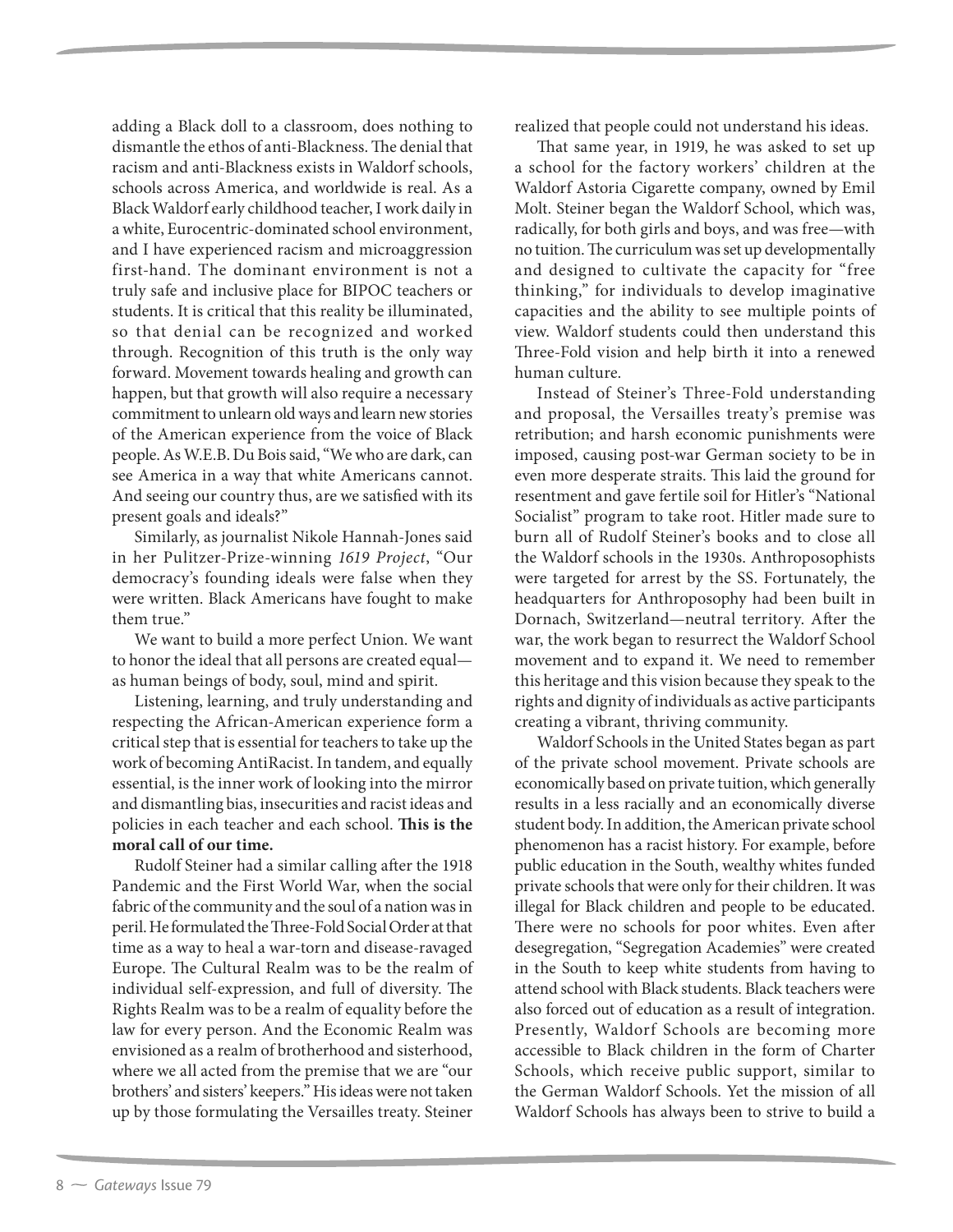better, more inclusive world. Therefore, before we can look to lesson plans and diversify our circles and stories, we need to meet and embrace this racial reckoning.

Leaders in the worldwide Waldorf school movement, like Joan Almon, Betty Staley, Themba Sadiki and many others, consciously embraced research into African heritage and stories in their quest to create equity, to focus on and celebrate Blackness and Black culture. Joan's father was arrested as a Jew in Germany, narrowly escaping the Nazi camps—fleeing with his wife to America. Even though Joan was born in Delaware, she was well aware of ethnic/racial oppression and persecution, and worked as a college graduate in the Civil Rights movement. Joan saw Waldorf education in a worldwide context. For every child she taught she carried a vision of hope for them to realize their gifts and be looked upon with the inherent dignity of a human and spiritual being. The whole community and the gifts of each individual stood behind her worldwide work in the kindergarten movement. She shared key principles with me as my mentor during my Waldorf Teacher Training at Sunbridge Institute, while at the same time she recognized and honored the gifts I was bringing to my work with children and families as a Black teacher with a rich cultural heritage and wisdom.

The deep inner work it takes to live by AntiRacist principles is an essential aspect of being a teacher. In keeping with Waldorf values and vision, the moment calls for our community to embark on a path to AntiRacism; a transformational journey of inner reflection and inner work. My sister and I have created a self-guided 30-day challenge—it will awaken and hopefully inspire change and liberation in each person who actively engages in The Challenge. We have taken our own lived experiences as descendants of enslaved people and mothers to Black sons—a space which holds rage, sadness, and hope—to curate a welcoming invitation to this critical work. Our hope is that it will become the foundation for a new AntiRacist, mindfully-inspired approach to living, that will permeate the participants' life and work as educators committed to teaching the hearts, minds and souls of our collective future leaders and world citizens.

The ten core principles of the journey exist at the very heart of who we are as interconnected human beings. They universally and seamlessly intersect with how we see and engage with the world. Our core principles and lessons are both heart- and mind-opening, and form

a kind of scaffolding. They build upon each other and can be implemented in all areas of life.

The AntiRacist Table 30-Day Challenge is centered around the *ten core principles of education, intention, courage, individuality, humanity, being AntiRacist, equality, empathy, alliance, and love.* The Challenge is ultimately an invitation to do the hard work to become AntiRacist. It is an invitation for teachers to use their superpowers as educators, to weave these universal principles into their pedagogy.

#### **To be AntiRacist requires** *EDUCATION*

As leading AntiRacism scholar and author of How to Be an AntiRacist, Ibram X. Kendi, PhD says, denial is at the root of racism. The first step towards dismantling racism is to educate oneself about the history of African Americans and the Black experience in this country. To understand what "racism" is, and accept that it exists, is a prerequisite for change. We cannot acknowledge or change things that we deny or choose to ignore.

#### **The** *INTENTION* **to cultivate an AntiRacist life is needed to be AntiRacist**

Doing anything starts with an intention. AntiRacism requires an open heart and mind. Setting an intention brings presence and mindful awareness. Undoing and resisting racist conditioning is a daily struggle that requires attention and intention. Intention has an impact on how one shows up.

#### **AntiRacism demands** *COURAGE*

Facing denial and sitting with the discomfort of white privilege and white supremacy requires courage. The capacity for "white people to sustain challenges" to their racial position, which "is limited—and, in this way, fragile," is known as "white fragility" according to sociologist and author of White Fragility, Robin DiAngelo, PhD. Dr. DiAngelo says that when white people are confronted with minimum amounts of racial stress (e.g. the topic of race comes up), common initial reactions are to become angry or fearful or to feel guilty. Running from shame, blame, guilt, and anger results in the inability to examine and accept racism and anti-Blackness. Courage and vulnerability are key to addressing emotionality and fragility, tethered to racism. AntiRacism allows us to be everyday heroes and to inspire collective heroism.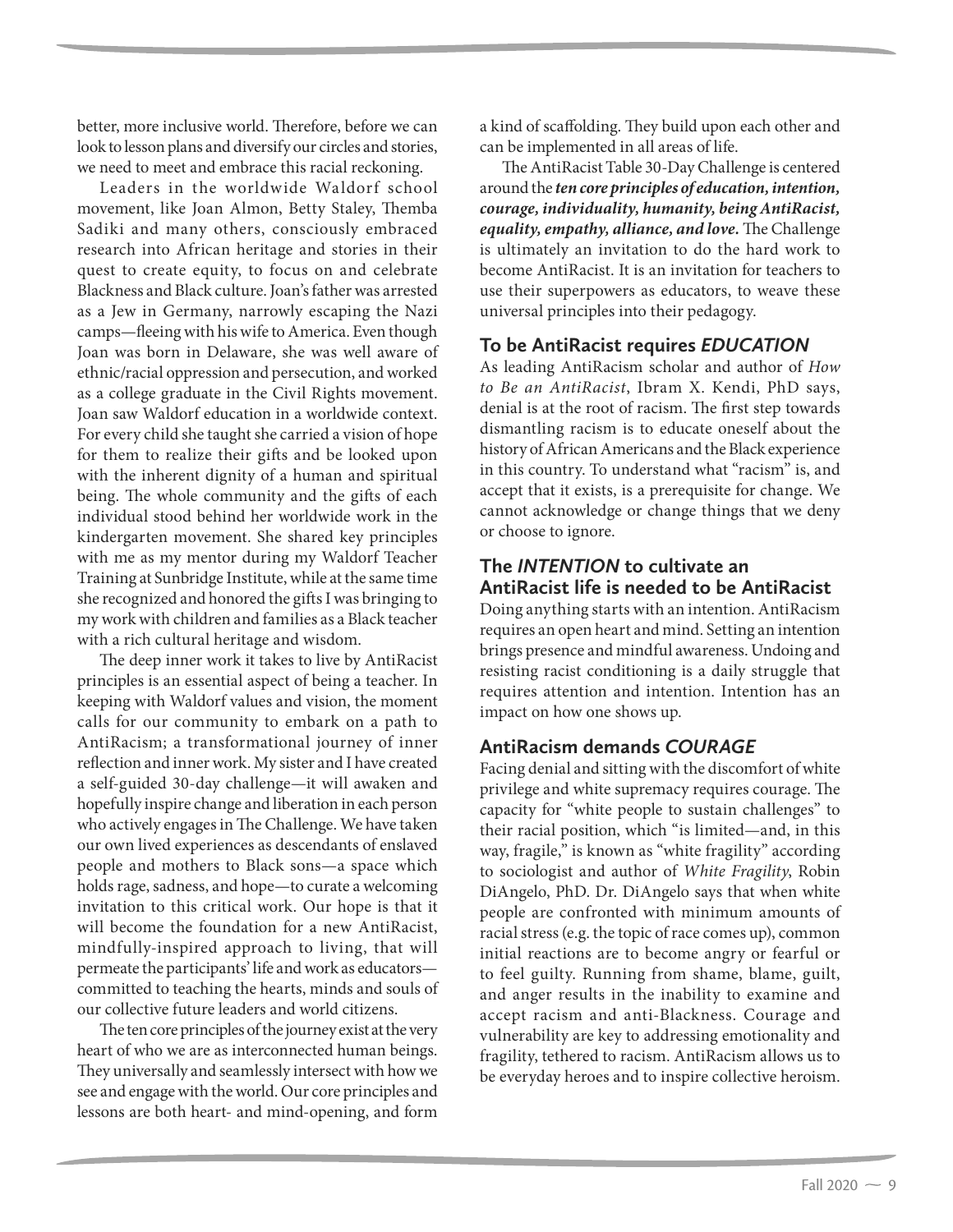### **To be AntiRacist is to see the** *INDIVIDUAL*

To see people as individuals, without attributing positive or negative qualities of that individual to others, is critically important. The institution of chattel slavery and all that followed created a negative group identity for Black people. This negative group identity, and underlying dehumanization, has a lasting legacy that embraces harmful stereotypes. Combining these with mental shortcuts, known as "heuristics," which "can lead us to make potentially damaging assumptions about other people," result in making split-second judgments about Black people and Black children as being violent, lazy, dangerous, and/or stupid.

#### **AntiRacists take actions that support** *HUMANITY*

To support humanity is to fight for humanity, and to oppose things that dehumanize human beings. Actively working to rehumanize African Americans is at the heart of being AntiRacist. "Othering" and dehumanizing allow people to treat others cruelly and to stand by in the face of inhumanity. As noted by philosopher Michelle Maiese, the process of dehumanization demonizes "the enemy, making them seem less than human and hence not worthy of humane treatment," resulting in a framing of "good versus evil."

# **AntiRacism includes at its core, the daily work to be** *ANTIRACIST*

AntiRacist is a verb, defined by the action one is taking. AntiRacists are actively in pursuit of equity and oppose things that promote inequity. To be AntiRacist is to dismantle racist policies and to create AntiRacist policies. To see all racial groups as equals and to intentionally promote equity is to be AntiRacist.

# **AntiRacists champion** *EQUALITY*

Holding all groups of people—of any race, color, ethnicity, gender, sexuality, religion, ability, age, and any intersectionality—as equal, is to champion equality. Ultimately, to champion equality is to also fight for equity, which means each one gets what he or she needs in order to thrive. Different needs are all met.

# *EMPATHY* **is a key tenet of AntiRacism**

One cannot rehumanize the dehumanized without first cultivating empathy. Empathy is also needed to

get past shame, blame, anger, and guilt, attendant on white emotionality and fragility.

# **To be AntiRacist is to be an** *ALLY*

To be an ally or co-conspirator is to take on the fight for an AntiRacist America as if it were your own, as if it is not something that you have the luxury of turning away from. It means that you do what is uncomfortable—you may get into "good trouble." It means using your white privilege for the good of others. Being an ally or co-conspirator means you are committed to taking a risk and to sharing your white privilege to put marginalized Black and brown people in the center.

# **To be AntiRacist is to choose** *LOVE*

To be AntiRacist one must see and choose love over fear and self-centered comfort. Love is what propels us and energizes us to fight a battle that we might not see to the end. At the center of vulnerability, courage, and empowerment is love. Love fuels the AntiRacist through the hardest struggles and times. Love also brings hope, joy, and gratitude, which are necessary for this work.

These ten core principles intersect and overlap in the work needed to be AntiRacist.

The Challenge is free and can be incorporated in study for your full faculty, or it can be taken up individually, in the privacy of your own home. This is a call to action. This work is the call of our time. I hope we can meet this challenge and begin the work to repair, heal, and mend what has been broken in our humanity. Renewal and liberation for each of us as individuals and as Waldorf teachers is the goal of our work on this important issue.

As the Perseid Meteors once again shower Michaelic iron into our earth's atmosphere, let us take that energy forward. Michael is the Archangel who is most associated with cosmopolitanism and diversity, rather than homogenous, physically-based group identities. This spirit is the spirit of our time, the Consciousness Soul Age. It means that we need to form new communities based on mutual respect and wider consciousness. One of Joan Almon's favorite pictures of the development of a new consciousnessbased community to undertake extraordinary tasks can be found in the fairy tale from Goethe, "The Green Snake and the Beautiful Lily."